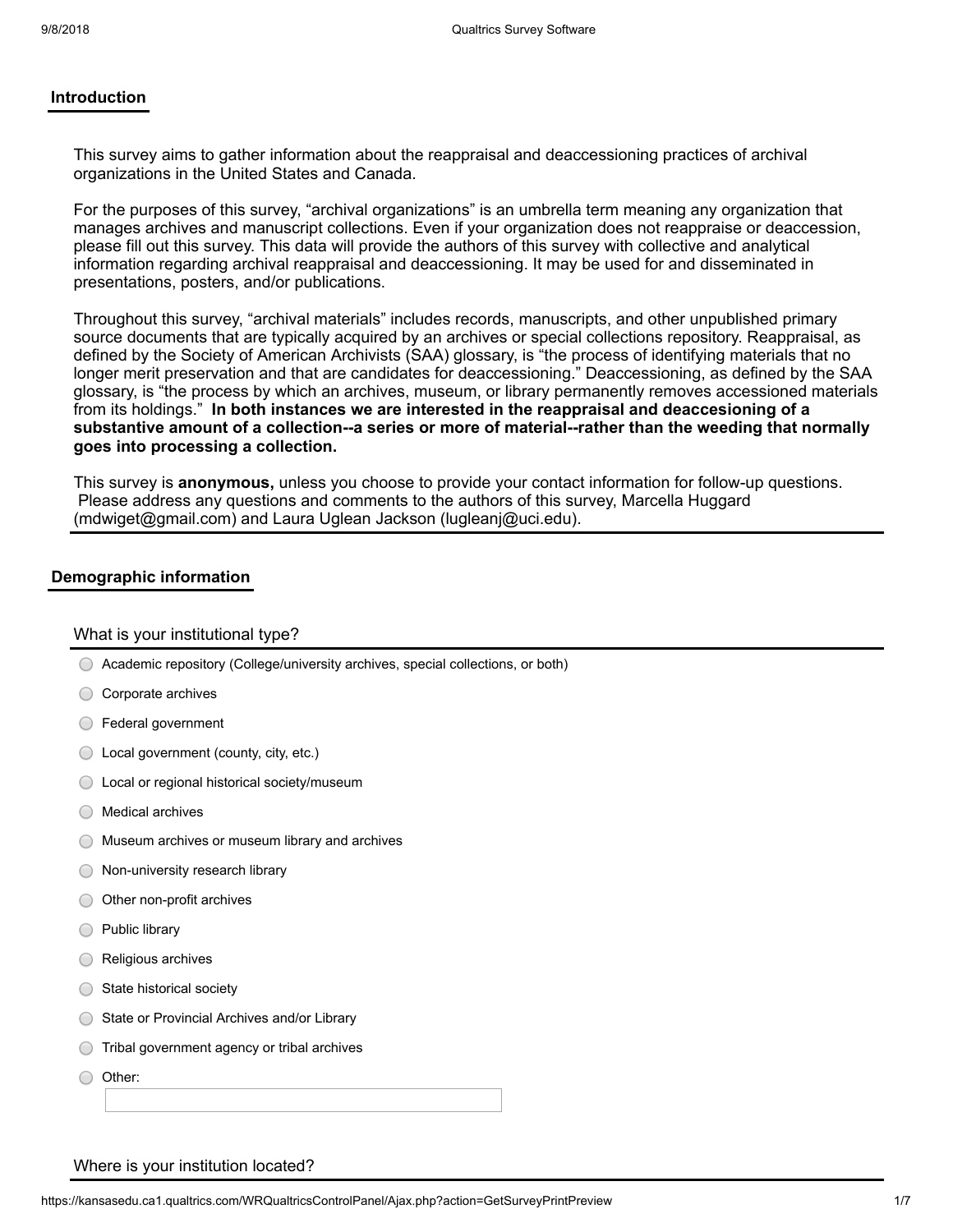|  |  |  | How long has your institution been acquiring archival collections? |
|--|--|--|--------------------------------------------------------------------|
|  |  |  |                                                                    |

 $\blacktriangledown$ 

| 0-25 years |
|------------|
|------------|

- $\bigcirc$  26-75 years
- $\circ$  76-150 years
- More than 150 years

How many full-time equivalent (FTE) staff, professional or not, employed in your repository work directly with archival collections or perform archival functions (i.e. appraisal, acquisitions, processing, reference, outreach, etc.)?

| $\bigcirc$ 0-0.9 |  |  |
|------------------|--|--|
| $\bigcirc$ 1     |  |  |
| $\bigcirc$ 2-3   |  |  |
| $\bigcirc$ 4-6   |  |  |
| $\bigcirc$ 7-10  |  |  |
| $\bigcirc$ 11+   |  |  |

What is the total annual operating budget (including salaries) for your institution's archives administration? (Please use numbers only.)

What is your total archival holdings? (Analog materials only; please treat cubic footage similarly to linear footage.)

- Less than 1000 linear feet
- 1,000-10,000 linear feet
- 10,000-50,000 linear feet
- More than 50,000 linear feet
- ◯ Don't know

## **To reappraise and deaccession or not**

Does your institution have a written policy regarding reappraisal and deaccessioning?

◯ Yes

- ◯ No
- ◯ Don't know

 $\bigcirc$  Information about reappraisal and deaccessioning procedures is located in other documentation: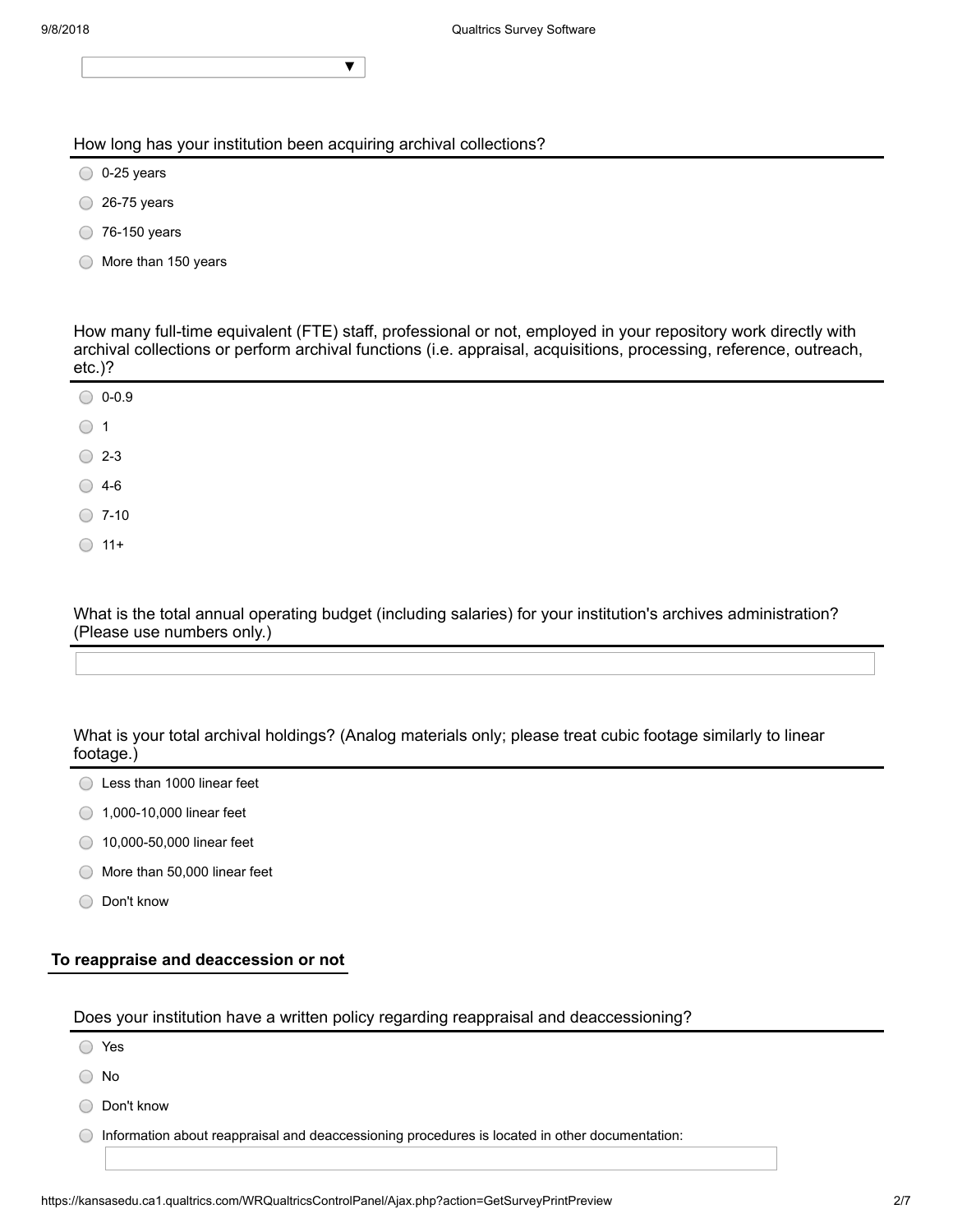#### If yes, is this information available online?

- $\bigcirc$ Yes
- No
- $\bigcirc$  Intranet only (for staff)

#### Has your institution carried out reappraisal and/or deaccessioning of archival material?

- Yes
- ◯ No
- Have reappraised, have not deaccessioned
- Have deaccessioned, did not reappraise beforehand
- My current institution does not, but I have reappraised and deaccessioned at other institutions

## If not, why? (Check all that apply.)

Legal mandate prohibits deaccessioning Have not yet needed to do so Not enough time No policy or authority to initiate/guide the process  $\overline{\phantom{a}}$  $\Box$ Opposed to reappraisal and deaccessioning Opposed to selling collections  $\Box$ Fear of bad publicity and/or damaging donor relationships Other ethical quandaries with reappraisal and deaccessioning: ∩ Other:

Even though your institution does not reappraise and deaccession, do you have collections you think should be reappraised and potentially deaccessioned?

Yes

◯ No

 $\Box$ 

## **Reappraisal and deaccessioning practices**

#### Why are you reappraising and/or deaccessioning at your institution? (Please check your top 3 reasons.)

- **□ To create collections storage space**
- $\Box$  To implement or adjust to changes in collecting policy/collecting focus(es)
- **Found out-of-scope materials**
- Demonstrated lack of use by researchers  $\Box$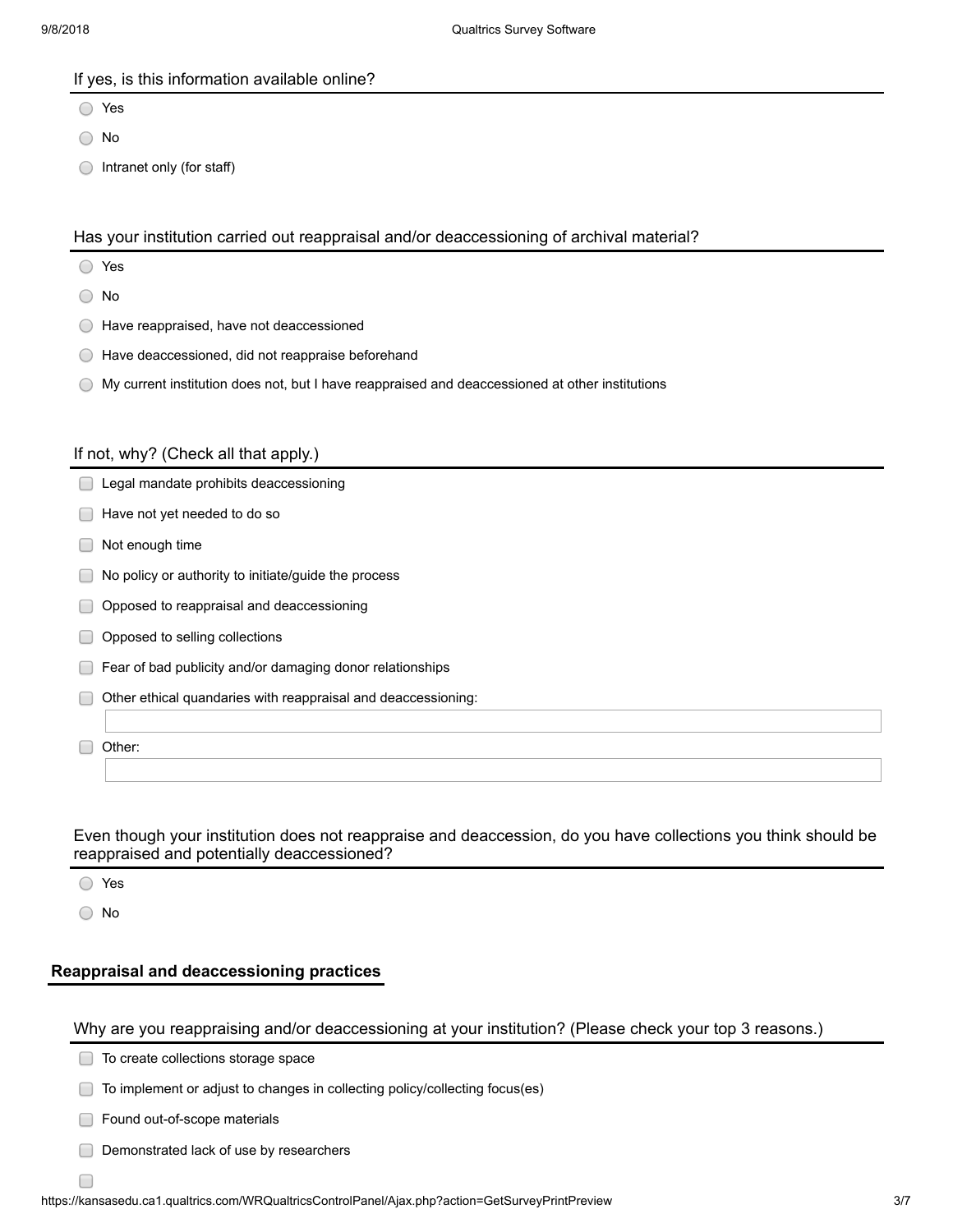| Collection materials are so heavily restricted as to be nearly or totally inaccessible |
|----------------------------------------------------------------------------------------|
|----------------------------------------------------------------------------------------|

- Collection materials have preservation issues making use and management difficult
- To make split collections whole
- **Monetary gain**
- $\Box$  To assess and prioritize processing backlog(s)
- To comply with the law (e.g. replevin)
- Requested by donor
- □ Other:

Do you regularly reappraise archival materials, or do you reappraise on an ad hoc basis?

- Regularly
- Ad hoc
- Both, as needed

### Do you reappraise and/or deaccession born-digital archival materials?

- Yes
- No
- ◯ Don't know

#### When did your institution start reappraising and deaccessioning archival materials?

- ◯ 5 years ago or less
- 6-10 years ago
- $\bigcirc$  11-30 years ago
- More than 30 years ago
- ◯ Don't know

## Does your institution refer to the SAA guidelines on reappraisal and deaccessioning when performing these actions?

Yes

- No
- $\bigcirc$  Did when developing local procedures
- ◯ For certain tasks:

#### Who makes the decision to deaccession individual collections? (Check all that apply.)

An acquisitions or collections committee

Committee dedicated to reappraisal and deaccessioning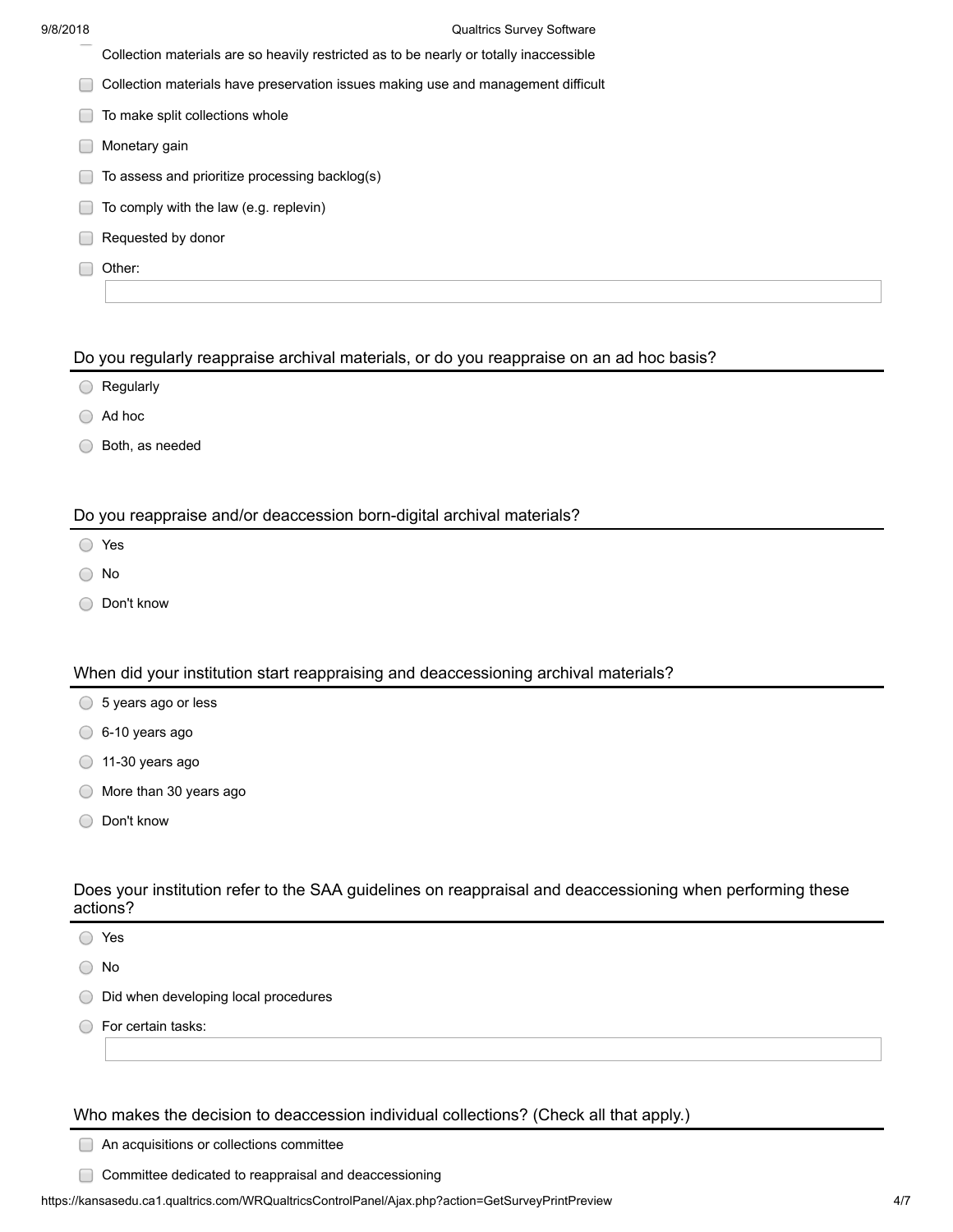| Archivist, curator, or other professional staff person makes individual decisions |
|-----------------------------------------------------------------------------------|
| Administrators and/or management                                                  |
| Board of directors                                                                |
| Other:                                                                            |
|                                                                                   |
|                                                                                   |

#### What does your institution do with deaccessioned materials? (Check all that apply.)

| Transfer to another archival institution for preservation and research or other archival uses                                                           |
|---------------------------------------------------------------------------------------------------------------------------------------------------------|
| Transfer to another unit or institution for a different purpose (i.e. to public library, circulating stacks, community or high<br>school theatre, etc.) |
| Sell                                                                                                                                                    |
| Return to the donor                                                                                                                                     |
| Destroy                                                                                                                                                 |
| Other                                                                                                                                                   |
|                                                                                                                                                         |
|                                                                                                                                                         |

## If you sell materials, how does your institution use proceeds from the sales? (Check all that apply.)

| <b>Buy new collection materials</b> |  |
|-------------------------------------|--|
|                                     |  |

- Use toward preservation needs for existing collections
- Use toward annual operating budget
- Use toward emergency (i.e. roof leak, budgetary shortfall, etc.)
- Other:

#### Does your institution follow any guidelines about selling collection materials? (Check all that apply.)

- AAM or other professional code of ethics or guidelines
- $\Box$  Institutional code of ethics and/or guidelines
- State and/or federal law
- None of the above

□ Other:

 $\Box$ 

## When transferring archival materials to another archival institution, what documentation do you send to the other institution? (Check all that apply.)

| Copies of donor file/accession records                              |
|---------------------------------------------------------------------|
| Copy of finding aid                                                 |
| Directions to OCLC catalog record, copy of MARC record if available |

Copy of container list if available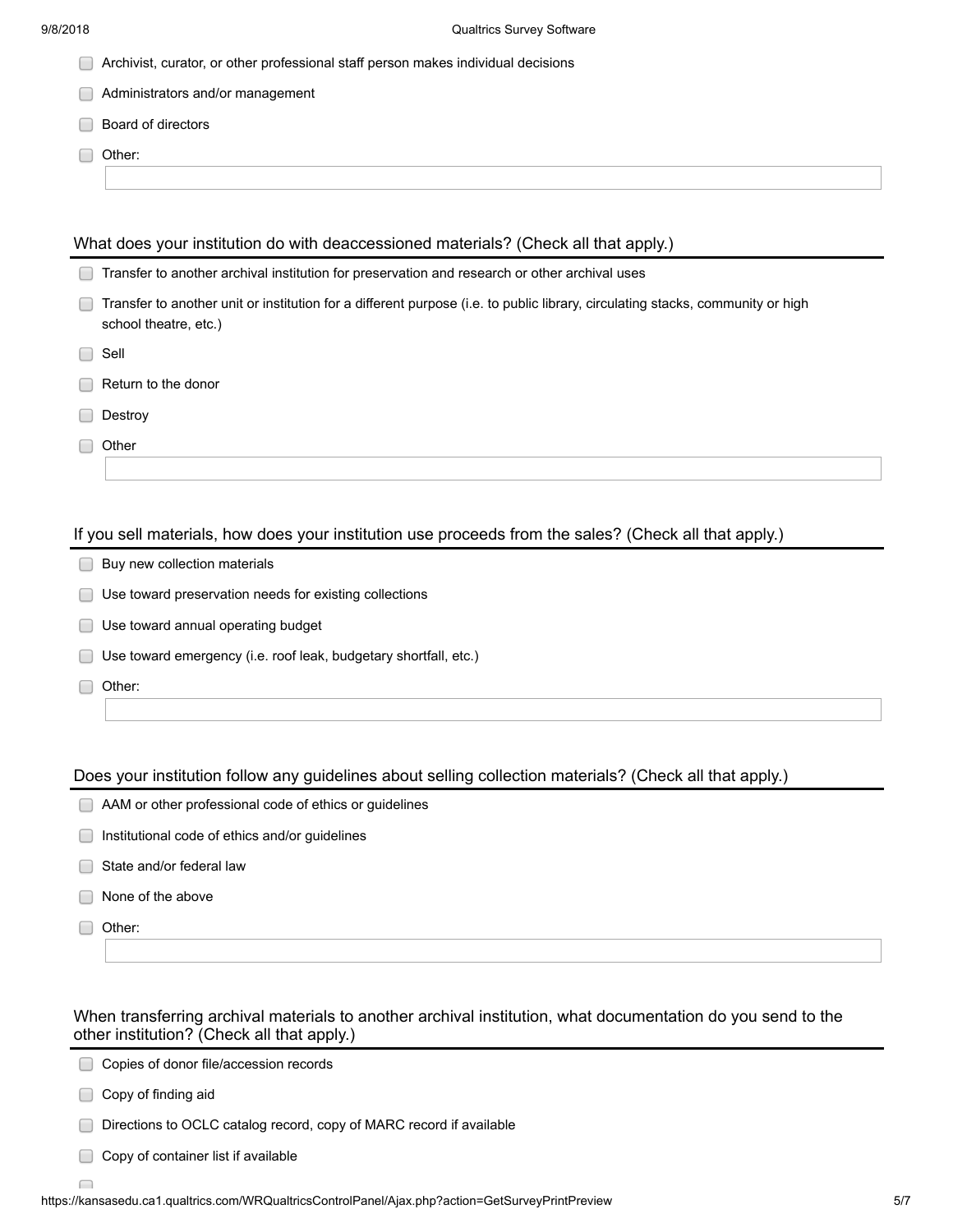- $\overline{\phantom{0}}$ None of the above
- Other:

Do you track if the other institution makes the collection available?

- Yes
- No
- ◯ Don't know

Do you notify the donor after you have transferred a collection?

- Yes
- ◯ No
- Notified donor prior to transfer
- O Other:

Do you publicize in any way that your institution deaccessions?

No

If yes, how have you announced or publicized the fact that your institution has deaccessioned? (Check all that apply.)



## **Pros and cons**

 $\Box$ 

What benefits have you seen from reappraising and deaccessioning at your institution? (Check all that apply.)

|   | Improved overall access to collections |
|---|----------------------------------------|
|   | Made split collections whole           |
|   | Prioritized backlog                    |
|   | Complying with the law                 |
|   | Complying with current policies        |
| ۰ | More focused collecting scope          |
|   | Added income                           |
|   |                                        |